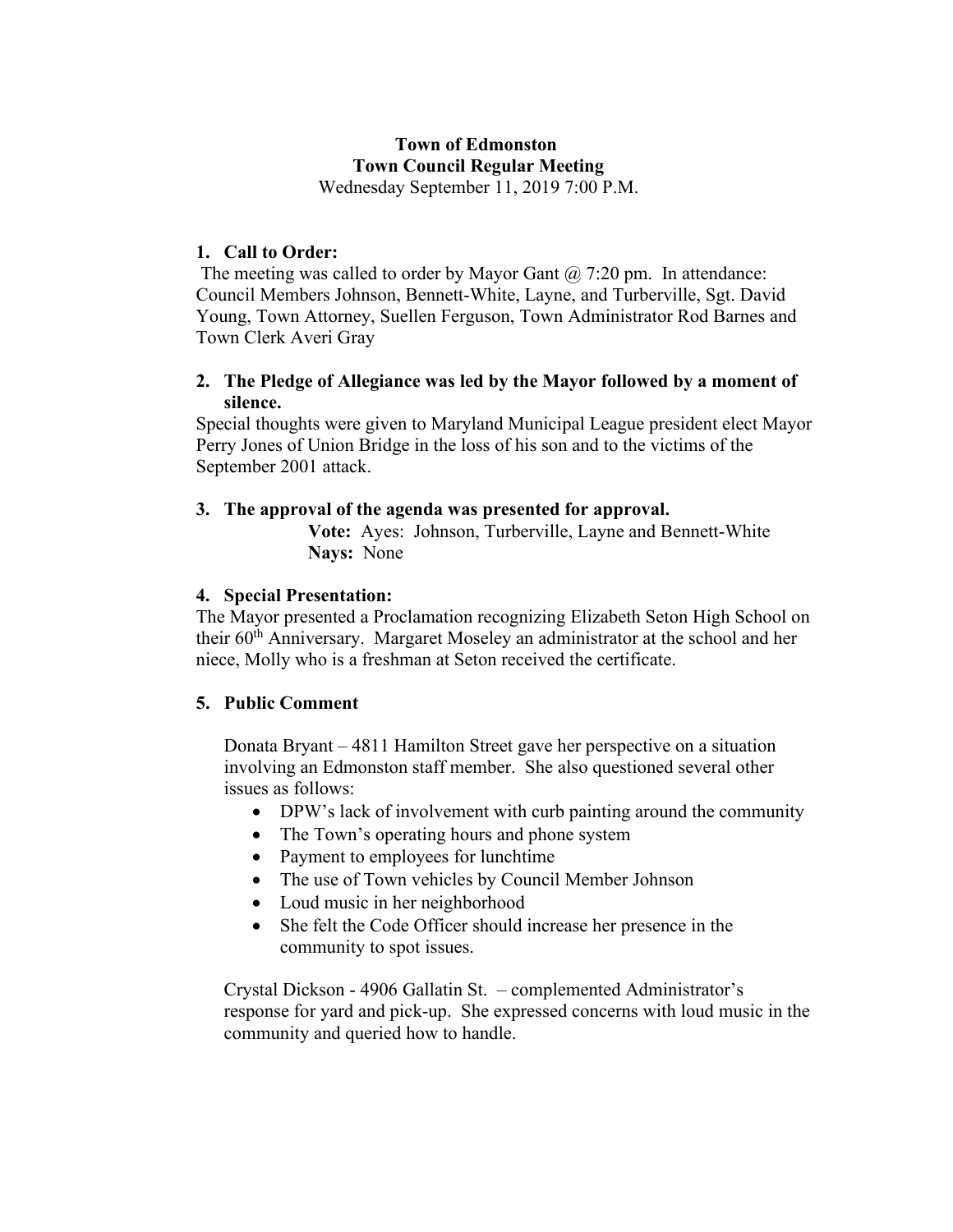Mayor Gant thanked residents for voicing their questions and concerns. She encouraged alerting the police department of noise concerns and provided contact numbers to use during and after operating hours.

Sgt Young offered that for first calls he doesn't write a citation but if compliance isn't met then one is written which increases each incident thereafter.

#### **6. Special Presentations continued:**

Mayor Gant proclaimed November  $1<sup>st</sup>$  as "Make a Difference Day" which is in its  $4<sup>th</sup>$  year. She indicated the event recognizes residents or businesses who have made a difference in the community.

### **7. Public Hearing**

Mayor Gant opened a public hearing to receive comment for the proposed refinancing of the Towns outstanding G.O. Bonds. In 2008 when Decatur Street was constructed a private placement general obligation bond was issued with TD Bank with an annual repayment of \$48,756. It was negotiated with an interest rate "reset" every three years starting in 2011, again in 2014 and in 2017/18. The Town can obtain a lower interest rate by refinancing the bonds through the Maryland Department of Housing and Community Development (DHCD) which conducts annual bond issues on behalf of a group of small municipalities. By using the state's solid bond rating, it ensures a lower interest rate loan going from 4.55% to 2.85% or lower. A financial packet application was compiled with a request for a \$400,000 loan which covers the approximate amount of \$360,000 outstanding along with the loan issuance costs. Edmonston's Town Attorney will work with the bond counsel from DHCD. The Mayor closed the public hearing.

### **8. Old Business**

i. Council Member Layne moved, and Council Member Johnson seconded for the approval of Ordinance 2019-OR-05 modifying the Town's fence requirements, disallowing electric fences in certain areas.

**Vote: Ayes:** Johnson, Bennett-White, Layne and Turberville Nays: None Motion carried

ii. The consideration of amending the transcript portion of the May 8th (not June 12<sup>th</sup>) work session minutes was presented. Council Member Layne Bee moved, and Council Member Johnson seconded to approve the May 8<sup>th</sup> amended portion of the work session minutes.

**Vote: Ayes:** Johnson, Bennett-White, Layne and Turberville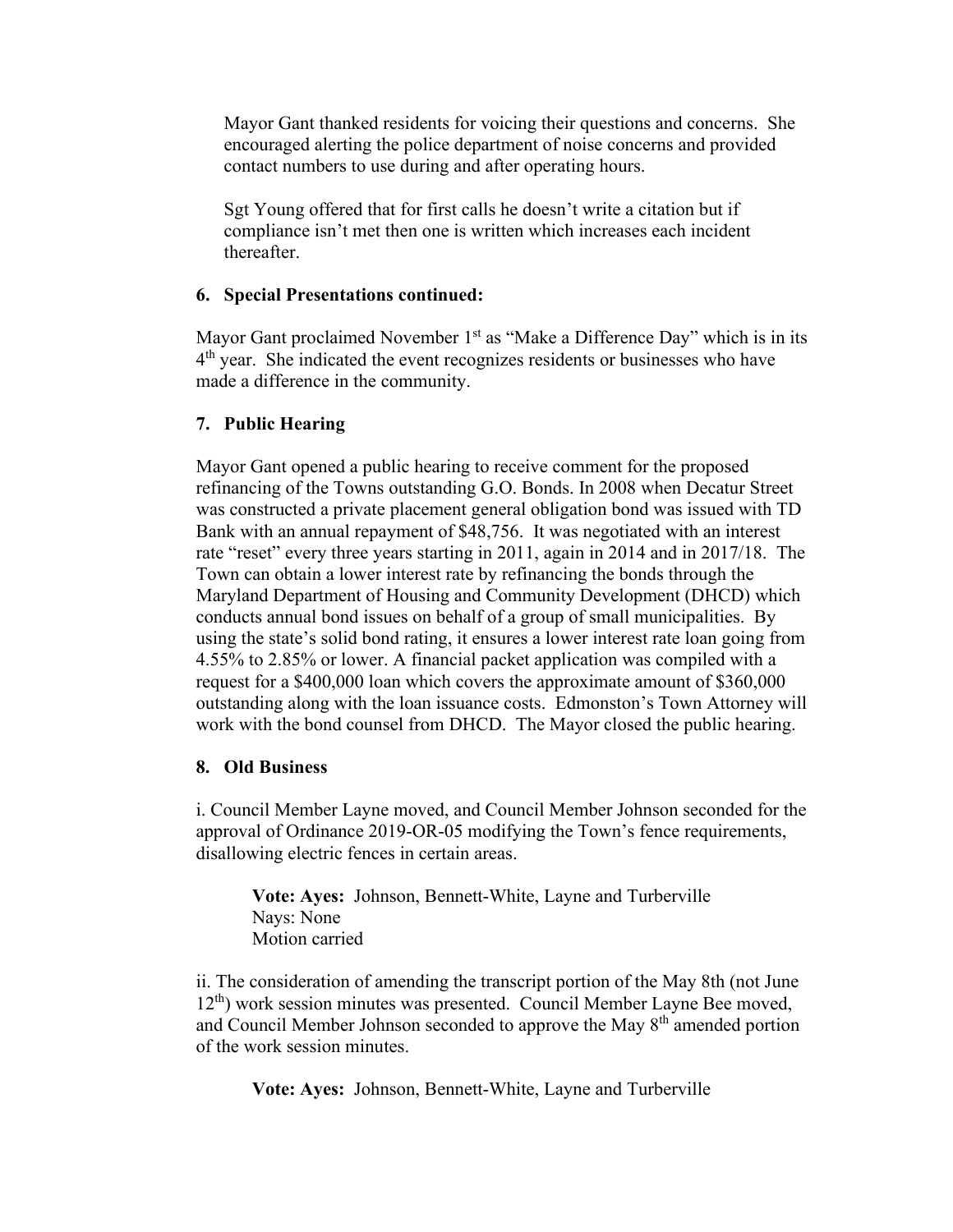Nays: None Motion carried

iii.The consideration of approval of committee assignments as recommended by the Mayor was presented. Council Member Turberville moved and Council Member Johnson seconded to approve the Mayor's appointed committee assignments.

Finance Committee: Johnson, Turberville, Bennett-White, Layne, Gant General Government – Johnson, Turberville, Bennett-White, Layne, Gant Public Works – Johnson Public Safety - Turberville

**Vote: Ayes:** Johnson and Turberville Nays: Bennett-White and Layne Split vote: Mayor Gant voted Aye Motion carried

#### **9. New Business**

i.The consideration of Resolution 2019-R-02 approving the refinancing of the Town's Outstanding General Obligation Debt with the Maryland Department of Housing and Community Development was presented. Council Member Turberville moved and Council Member Johnson seconded to approve Resolution 2019-OR.

**Vote: Ayes:** Johnson, Bennett-White, Layne and Turberville Nays: None Motion carried

Town Attorney Ferguson suggested with the insertion suggested that the interest rate not to exceed 3.55% be included in the vote. Council Member Turberville moved and Council Member Bennett-White moved seconded to include the interest rate in Resolution 2019-R-02.

**Vote: Ayes:** Johnson, Bennett-White, Layne and Turberville Nays: None Motion carried

The consideration of approval of the following minutes was presented. Council Member Turberville moved and Council Member Johnson seconded to approve the following minutes.

- 1. Work Session, July 10, 2019
- 2. Work Session, July 19, 2019

**Vote: Ayes:** Johnson, Bennett-White, Layne and Turberville Nays: None Motion carried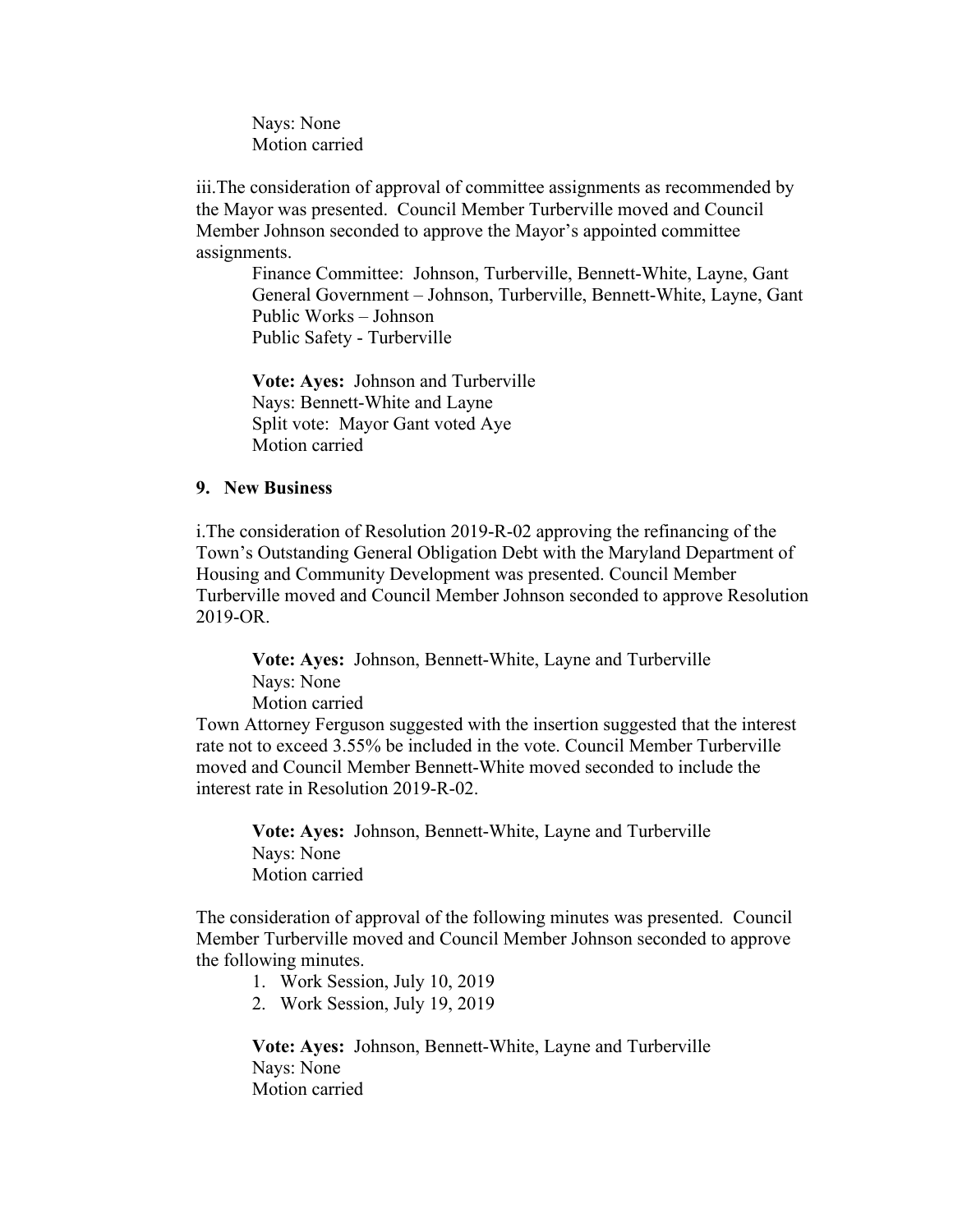ii. The consideration of approval of the following minutes was presented. Council Member Turberville moved and Council Member Johnson seconded to approve the following minutes with the insertion made by Council Member Bennett White to include the vote taken in the closed session in the July 10, 2019 closed session meeting. The vote was to not hire police candidate Andre Dent with Bennett-White and Layne voting nay and Johnson, Turberville and Gant voting aye. The motion carried.

- 3. Closed Session, July 10, 2019
- 4. Regular Council Meeting, July 10, 2019

**Vote: Ayes:** Johnson, Bennett-White, Layne and Turberville Nays: None Motion carried

iv. The award of bid for the construction of rain gardens on  $46<sup>th</sup>$  Avenue to Professional Landscape Maintenance was presented. (Chesapeake Bay Trust Grant). Council Member Johnson moved and Council Member Turberville seconded to approve moving forward with Professional Landscape Maintenance company.

> **Vote: Ayes:** Johnson, Bennett-White, Layne and Turberville Nays: None Motion carried

v. The award of bid for the construction of curb and gutter on  $46<sup>th</sup>$  Avenue to American Striping. (Chesapeake Bay Trust Grant) was presented. Council Member Turberville moved and Council Member Johnson seconded to approve using to American Striping for curb and gutter work.

> **Vote: Ayes:** Johnson, Bennett-White, Layne and Turberville Nays: None Motion carried

vi. The consideration of submitting a Community Development Block Grant to Prince George's County for the Crittenden Streetscape in the amount of \$126,607. Council Member Johnson moved and Council Member Turberville seconded to approve submitting a Community Development Block Grant to Prince George's County for the Crittenden Streetscape.

> Vote: Ayes: Johnson, Bennett-White, Layne and Turberville Nays: None Motion carried.

vii.The consideration of award of bid for landscape maintenance services to Professional Landscape Maintenance in the amount \$25,000 was presented. Before voting, a discussion ensued about the DPW handling landscaping function. It was noted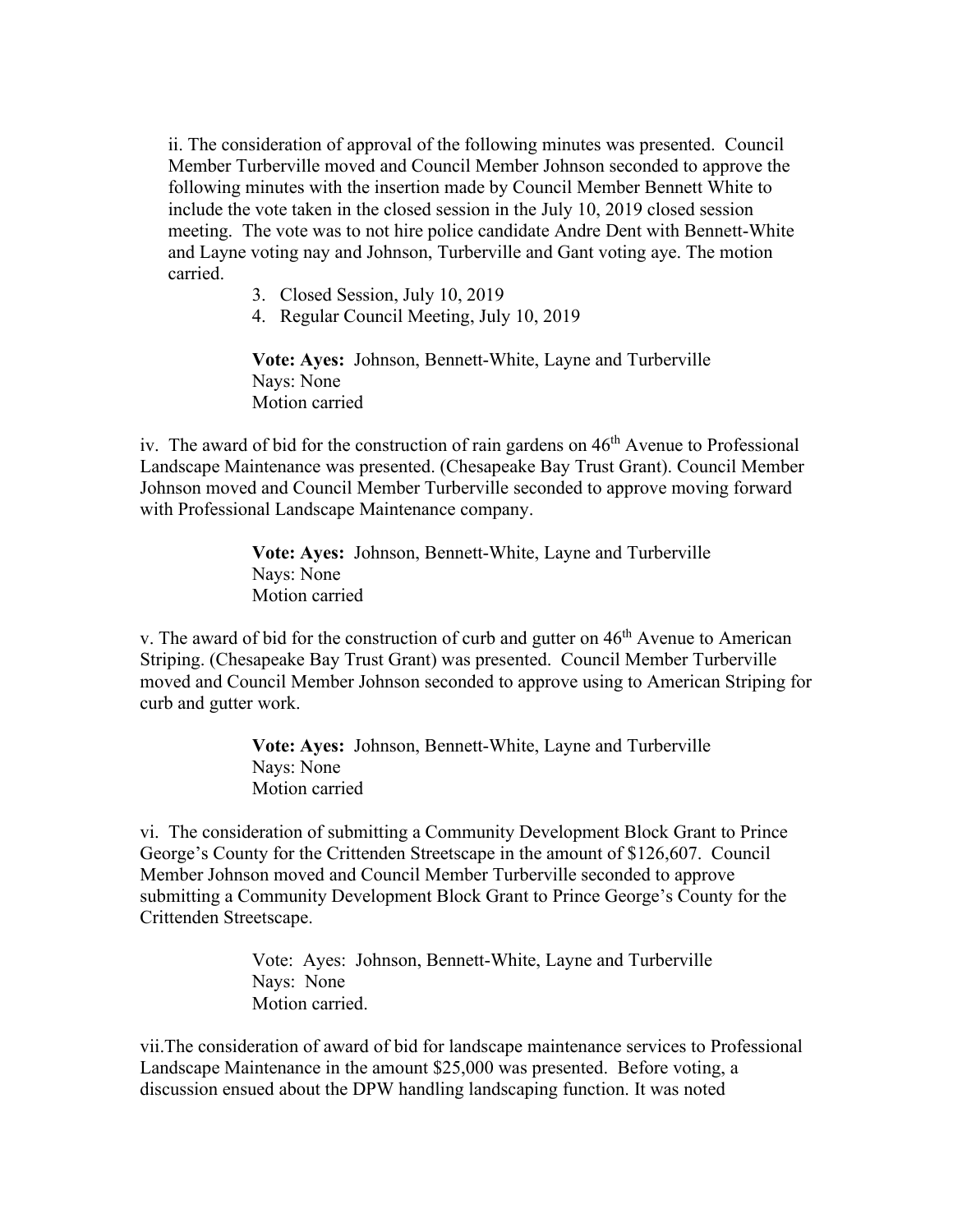landscaping services was used by the Town in 2011 and perhaps before that time and the additional work of landscaping would require the need for summer hires and is a distinct skill the DPW doesn't hold. Traditional advertising in newspapers and website were used to obtain bids. Council Member Johnson moved and Council Member Turberville seconded to approve moving for with Professional Landscape Maintenance company.

> **Vote: Ayes:** Johnson, Bennett-White, Layne and Turberville Nays: None Motion carried

viii.The introduction of a proposed Complete Street Policy for the Town was shared. This work is the last project researched and developed by the Town's former intern Andrew Jones. The community used this concept for the work done on Decatur Street with bike lanes, permeable paving, rain gardens, benches and cross walks. The policy will help the Town obtain grant dollars. Next project will be taking on sidewalks currently in design and lighting on Crittenden through grant dollars. The complete street policy was opened for questions and it was asked what model(s) was used which several towns were used in developing a plan for Edmonston.

#### **10.Police Report**

Police Report (Captain Sullivan) In Captain Sullivan's absence Sergeant Young provided the Police Report. National Night Out was a success due to support from the Mayor and Council, residents and funding donations in the amount \$1,375 by Town businesses. Book bags with school supplies also were given at the event. McDonald Towing displayed a car involved in an accident caused by distracted driving in efforts to deter that behavior while driving. On September  $7<sup>th</sup>$  PG County provided 4-5 hours of assistance in Edmonston to highlight the need to steer clear of on duty emergency vehicles. 120 citations were given that night along with one DUI. The department is continuing its search for applicants. A grant is being written by Captain Sullivan with Administrator Barnes to aid in the recruitment and retention process. The Town will hold a Purple Light night in support of Prince Georges County fight against Domestic Violence on Oct 1st.

### **11.Code Report**

Town Administrator Barnes indicated that 136 business in the community are up to date with license fees. We now have applications on file of all but 8 of those businesses that are missing their Use and Occupancy (U&O) permits from the County. The Town won't license businesses until U&O is provided. There are 42 rental licenses that have been provided and of that amount only 5 properties need inspection. A stop work order on Decatur Street and Crittenden was given and the fence at Tanglewood and Buchanan is to be removed.

Council Member Bennett-White asked about the rental license fee which is \$200.00 and Robey's Towing U&O status. It was noted the U&O has been in process with the County operation for some time.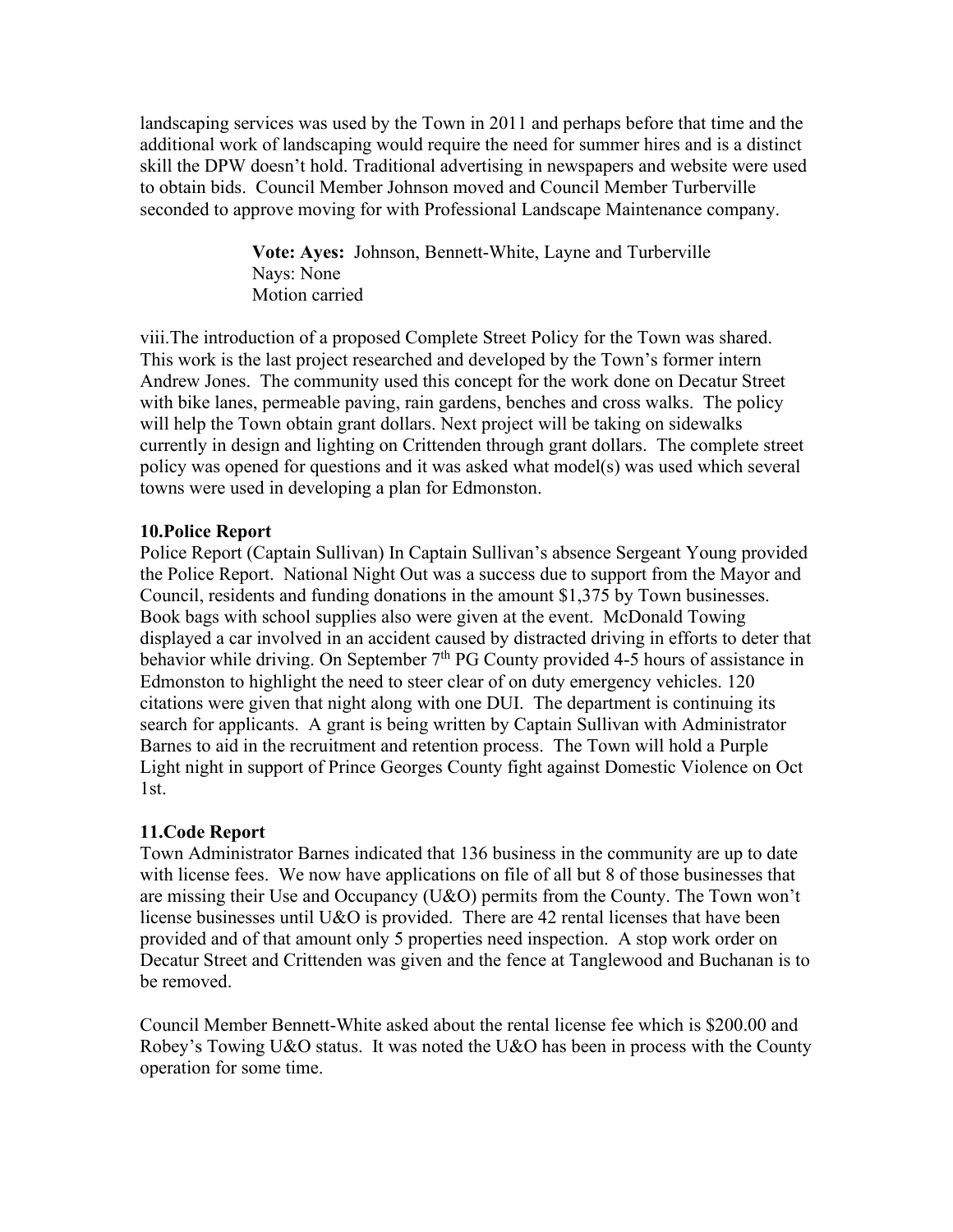Council Member Layne questioned why churches weren't included on the list and Administrator Barnes noted that the Town ordinance doesn't include their monitoring.

He reminded Town and Council about the Port Town's Day which occurs on Saturday, September  $21<sup>st</sup>$  at the Bladensburg waterfront. It was noted that this is the  $23<sup>rd</sup>$  year of the Town's involvement.

He also shared information from the work session about a proposed "Edmonston Collective". The Collective would be a weekend market in the warehouse district showcasing the works of crafters of furniture, artwork, jewelry, etc. along with live events and food truck vendors with a goal of bringing people to spend a day in Edmonston. The location is a 10,000 square foot building currently going through the permit process with Maryland National Capital Park and Planning with an attempt of starting in February. Town Support is not yet specified at this point but will be needed to assist in moving through County processes.

### **12.Council Dialogue**

Council Member Bennett-White reminded to create quarter page ads in the newsletter to promote events and ask about bike share program for the Town. The Town's bike stations are included in phase 5a of a 6 phase Prince George's County plan and the proposed locations in Town will be at Veteran park and Kenilworth Avenue.

Council Member Johnson applauded the Police Department's effort on Sept 7<sup>th</sup>. He also indicated his use of Town vehicles are for the purpose of Town business and that use can also be viewed as a "neighborhood watch deterrent.

Council Member Layne noted a food pantry sponsored by PG Councilmember Ivey to take place on September  $19<sup>th</sup>$  at 1:00pm in the backside parking lot of Bladensburg Community Center.

Council Member Turberville asked to investigate speed bumps on Emerson and  $52<sup>nd</sup>$ again. She questioned the unsightly tarp on the Tanglewood and Buchanan fence and suggested to use murals across chain link fences instead to improve the look. Noted the Edmonston Collective can greatly benefit the Town as a gateway access to the arts district in Hyattsville. She also encouraged establishing a "Trust Resolution" following the lead of several towns like Hyattsville which will establish in writing that the Town's police won't cooperate with ICE immigration policing actions.

The Mayor is enthusiastic about the potential of the Edmonston Collective and noted renewed ties with DC Rollergirls and collaborations with the Town. An attended a breakfast meeting with local officials and networked with various business leaders. She reminded Town and Council of the Back to School Unity Rally on Saturday, September  $28<sup>th</sup>$  from 5:00pm to 8:00pm.

### **13 .Adjournment**